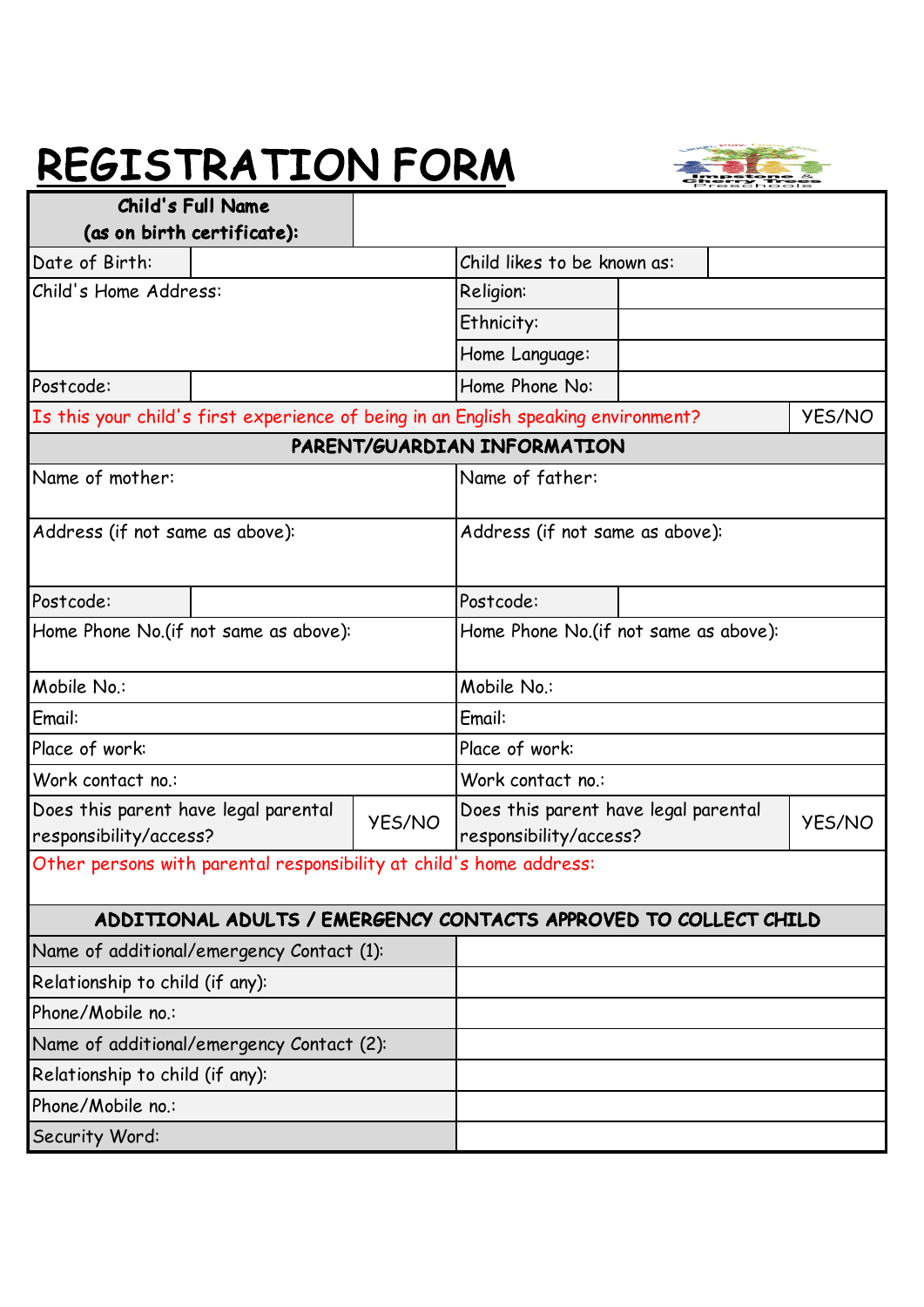# MEDICAL/HEALTH INFO

Name of Child's Doctor/GP:

Name and address of Doctor's Surgery:

Surgery Phone No.:

Is your child up to date with the following vaccinations?

| <b>BCG</b> | Rubella               |  |
|------------|-----------------------|--|
| Diptheria  | Meningitis            |  |
| <b>Hib</b> | Polio                 |  |
| Measles    | Tetanus               |  |
| <b>MMR</b> | <b>Whooping Cough</b> |  |

Please give details of any **allergies/intolerances/previous medical history**our child has been identified as having/had and the treament required:

If your child suffers with **asthma or eczema** please give details of the treament required:

Please give details of any **dietary requirements** your child may have:

Please give details of any **special needs/disabilities/long term medicatioy**our child has and what support they may require:

Please provide contact details of health visitors / portage workers etc.

| Does your child have regular contact with health professionals or agencies?                                      | <b>YES/NO</b> |
|------------------------------------------------------------------------------------------------------------------|---------------|
| Is there any other information that you feel we should know about your child and/or their yES/NO<br>development? |               |

| TO BE COMPLETED BY STAFF MEMBER |                   |  |
|---------------------------------|-------------------|--|
| <b>RED BOOK SEEN BY:</b>        | <b>DATE SEEN:</b> |  |
| <b>TYPE OF ID PROVIDED:</b>     | <b>ID NUMBER:</b> |  |
| <b>SEEN BY:</b>                 | <b>DATE SEEN:</b> |  |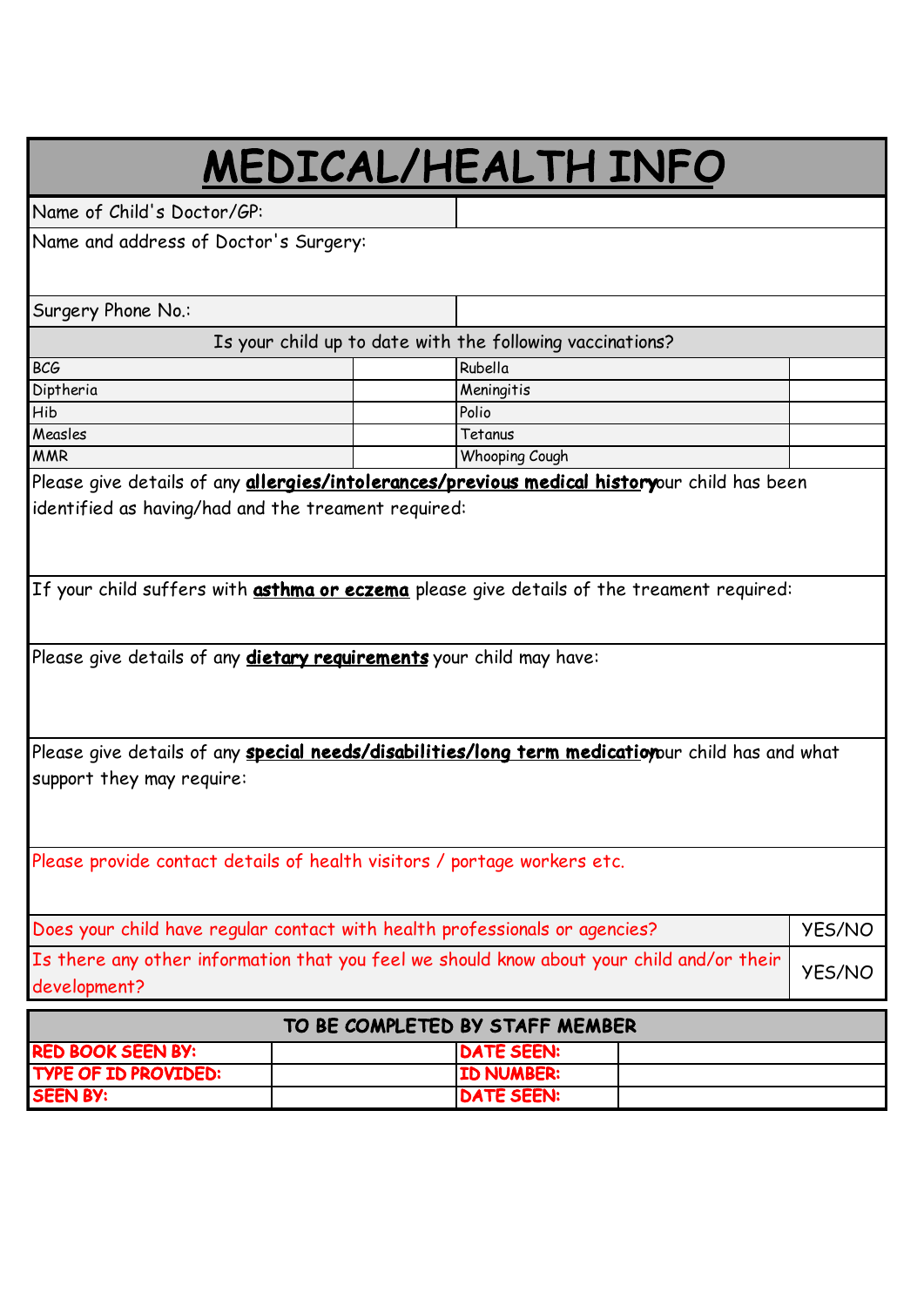### STARTING DATES AND SESSION

### INFORMATION

NB. The preschool is open in accordance with Hampshire school dates - term time only

Requested starting date:

Agreed starting date:

Agreed dates for Accompanied Visits and Settling-in visits

1st Visit Date:

2nd Visit Date:

Additional Dates if required:

Please tick the days / sessions below that you require each week

|           | AM         | LUNCH CLUB  | PM         | <b>TOTAL HOURS PER</b> |
|-----------|------------|-------------|------------|------------------------|
|           | 9.00-12.00 | 12.00-12.30 | 12.30-2.45 | <b>DAY</b>             |
| Monday    |            |             |            |                        |
| Tuesday   |            |             |            |                        |
| Wednesday |            |             |            |                        |
| Thursday  |            |             |            |                        |
| Friday    |            |             |            |                        |
|           |            |             |            |                        |

If you require other start / finish times please note them here:

## OTHER USEFUL INFORMATION

It is important for us to know if your child attends another childcare setting to enable us to work in partnership and share relevant information.

Other preschools/nurseries previously attended:

Is your child attending another preschool/nursery

simultaneously to us?

Please can you advise how you heard about Impstone & Cherry Trees Preschool?

Why did you choose Impstone & Cherry Trees Preschool?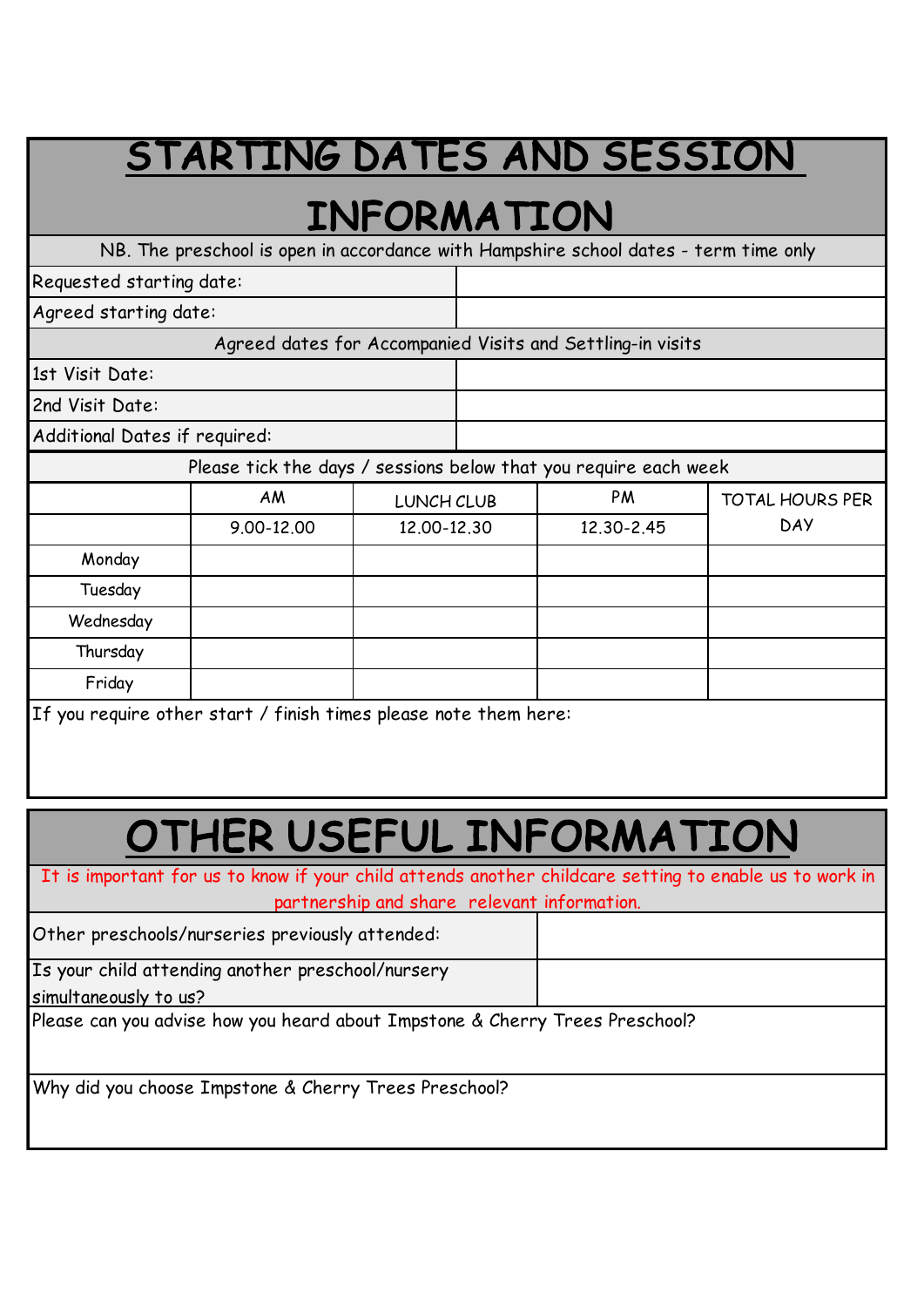| PARENTAL PERMISSIONS                                                                                                      |               |  |  |
|---------------------------------------------------------------------------------------------------------------------------|---------------|--|--|
| I/we consent to the preschool collecting and processing my/our personal data in order to comply with the                  |               |  |  |
| requirements of the EYFS and understand that this information will be handled, stored and disposed of in                  | <b>YES/NO</b> |  |  |
| accordance with the General Data Protection Regulation (GDPR) 2018.                                                       |               |  |  |
| ONLINE PHOTOGRAPHS/VIDEOS & TAPESTRY ONLINE LEARNING JOURNAL                                                              |               |  |  |
| I/we give permission for an online Tapestry Learning Journal to be created and maintained for my/our child                | <b>YES/NO</b> |  |  |
| during their time with us                                                                                                 |               |  |  |
| I/we give permission for staff to take photographs and videos of my/our child to be used in their online                  | <b>YES/NO</b> |  |  |
| Tapestry Learning Journal                                                                                                 |               |  |  |
| I/we give permission for my/our child to appear in any group photos or videos used in the Tapestry Learning               |               |  |  |
| Journal and I/we understand that my/our child's image will be viewable by the parents/carers of the other                 | <b>YES/NO</b> |  |  |
| children featured in that particular photo or video                                                                       |               |  |  |
| I/we agree NOT to electronically share, by social media or other platforms, ANY part of my/our child's                    |               |  |  |
| Tapestry Learning Journal, including photo's or videos. I/we understand this is all for personal use only and             | <b>YES/NO</b> |  |  |
| not to be shared/published in any way                                                                                     |               |  |  |
| I/we agree to keep my/our login details safe and secure                                                                   | <b>YES/NO</b> |  |  |
| I/we consent to the preschool taking photographs of my/our child to be added to our                                       | <b>YES/NO</b> |  |  |
| newsletters/website/Facebook page.                                                                                        |               |  |  |
| <b>EMERGENCY, MEDICAL &amp; HYGIENE</b>                                                                                   |               |  |  |
| I/we consent to the preschool trained paediatric staff providing first aid treatment and seeking emergency                | <b>YES/NO</b> |  |  |
| medical advice and/or treatment that my/our child may require.                                                            |               |  |  |
| I/we consent to the preschool sending a paediatric trained member of staff to travel to hospital with my                  | <b>YES/NO</b> |  |  |
| child in an ambulance in the event of an emergency.                                                                       |               |  |  |
| I/we consent to the preschool staff administering a plaster/sun cream (either provided by parents or                      | <b>YES/NO</b> |  |  |
| setting)/face paints/antihistamine cream or liquid to my/our child.                                                       |               |  |  |
| I/we consent to the preschool changing my/our child's nappy / pull-up / clothing as necessary.                            | <b>YES/NO</b> |  |  |
| I/we confirm that the additional/emergency contacts that we have provided give their consent for the                      | <b>YES/NO</b> |  |  |
| preschool to hold and use their contact details in the event that we are unable to contact you.                           |               |  |  |
| OUTINGS & SPECIAL ACTIVITIES                                                                                              |               |  |  |
| I/we confirm that my/our child can take part in multi-cultural events and festivities.                                    | <b>YES/NO</b> |  |  |
| I/we confirm that the preschool can take my/our child into other areas of the preschool grounds.                          | YES/NO        |  |  |
| I/we consent to the preschool taking my/our child out on local walks and outings to local schools/church/care             | <b>YES/NO</b> |  |  |
| home, sometimes without prior knowledge or additional written consent*                                                    |               |  |  |
| * Local walks - weather and staff:child ratios dependent, we may take the children on local walks around the preschool or |               |  |  |
| to the nearby park, common etc                                                                                            |               |  |  |

Local schools, care home & church - we visit these a number of times throughout the year, with the majority being notified in advance as we may require separate drop off or pick up arrangements, however there may be times we make visits without prior arrangement